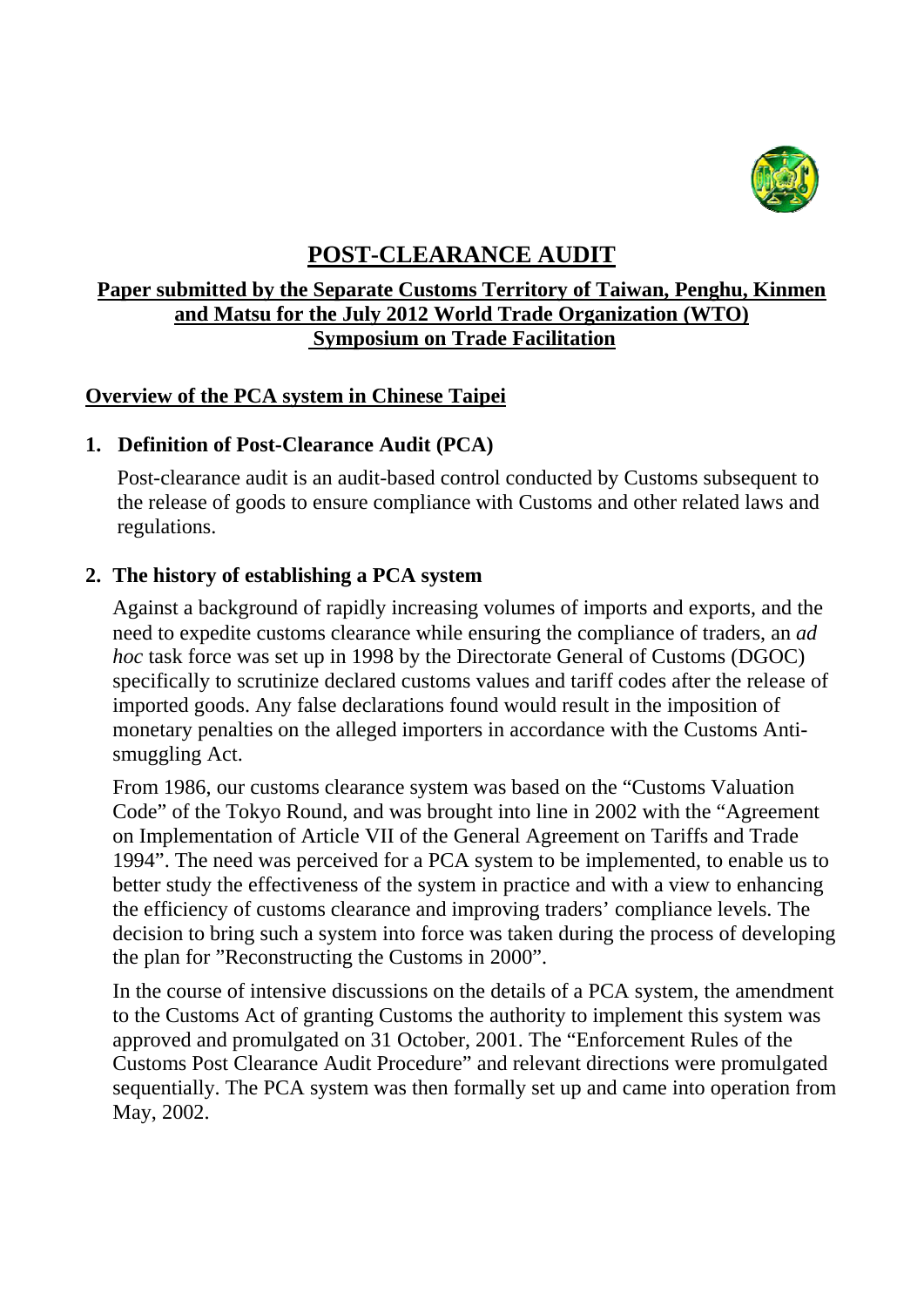### **3. The PCA framework**

 In May 2002, under the Department of Valuation of the DGOC, a Section was formed to handle and guide the operations of the PCA process. One month later, units were established in Customs Offices to conduct PCAs in the field.

#### **3.1 Functions of PCA units in the DGOC**

As a basis for further analysis, identify all possible risks that might arise, then, using intelligence, experience and skill, specify high-risk shipments as targets for the units of Customs Offices to conduct their PCAs.

Track and evaluate results of PCAs from the reports of auditors of the Customs Offices in the field.

Feed back to the 'Customs Expert System' on a monthly basis the findings of audit reports by the units of field Customs Offices to provide the basis for adjusting the mode of clearance or raising the examination rates of a specific party or parties under audit.

Design and coordinate 'pre-job' or 'on-the-job' training for new or experienced auditors with the Personnel Department of DGOC.

Maintain the 'PCA management operating system'.

#### **3.2 Functions of PCA units at Customs Offices in the field**

Identify targets for auditing from incorrect classification, valuations, country of origin, duty drawback cases, smuggling reports, etc.

Conduct PCAs on cases handed over (from the DGOC's PCA unit), on entrusted cases (from other agencies), on referred cases (from another Customs Office).

Conduct follow-up reviews on non-compliant parties under audit.

Look after and disseminate regulations concerning record keeping and other relevant customs procedures or trade facilitation measures already taken by Customs in the course of the PCA process.

Organize and host periodical meetings (twice a year) for auditors to exchange views and share experiences on conducting PCAs.

Send copies of PCA reports on a monthly basis to the DGOC for analysis and reference in the subsequent selection of cases on which field Customs Offices are to conduct PCAs.

In cases where it is discovered that the party under audit has disappeared or moved somewhere else without giving prior notice, the officer must notify the DGOC for further risk control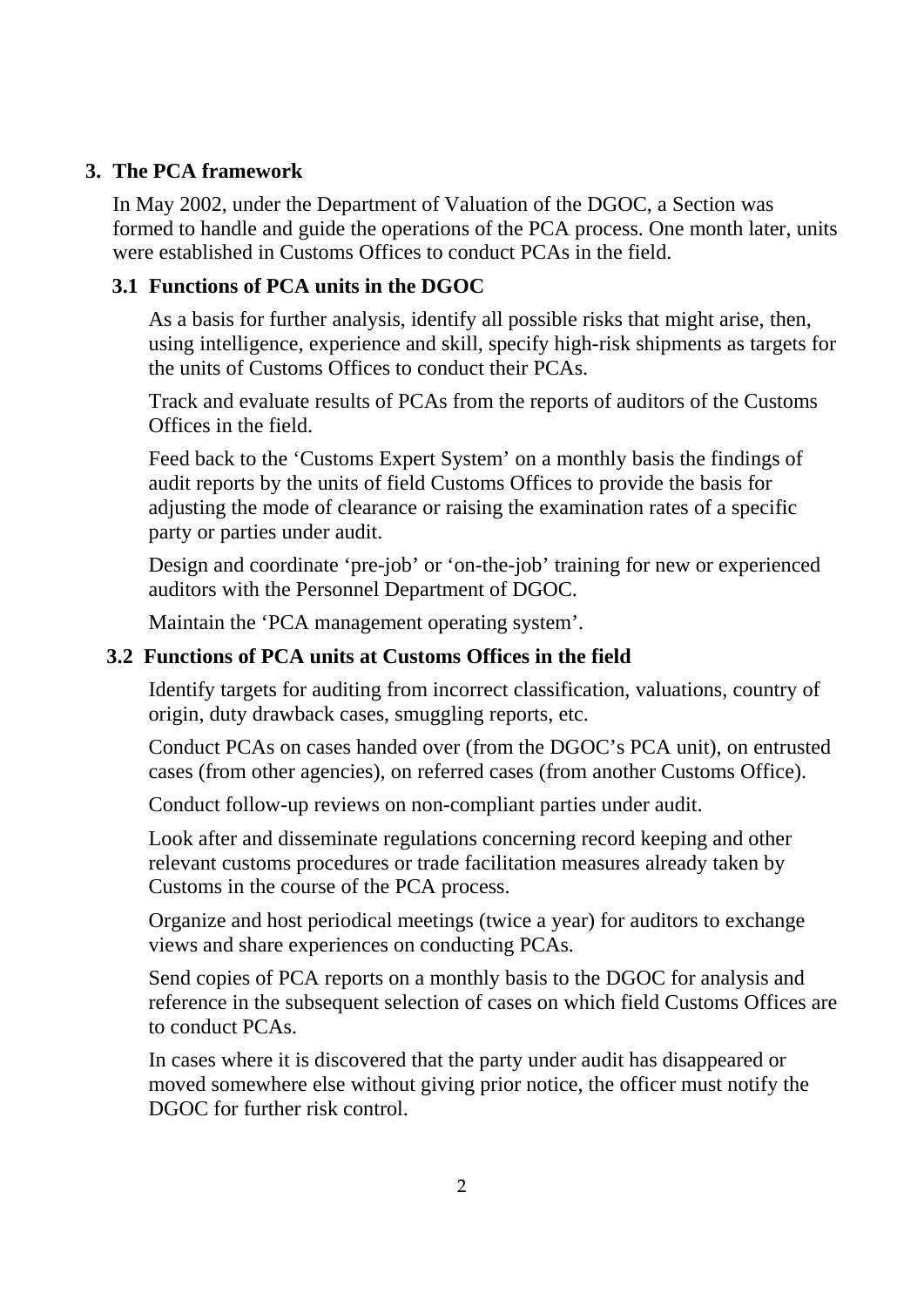Should the results of a PCA reveal not only customs duty evasion, but also evasion of internal taxes, the relevant other competent agencies should be informed.

#### **4. Qualifications required for an auditor**

Customs officers familiar with tariff codes, valuations or with previous relevant training are on the priority list for selection as PCA auditors. Due to the current trend towards early retirement, demand is sometimes difficult to meet, and newly-assigned auditors are still not familiar with core customs operations. Consequently, the passing down of experience by proficient auditors and periodic sessions of training or sharing of experience are indispensable elements in the process.

#### **5. Allocation of manpower in the PCA system**

- 5.1 When the PCA system came into operation in 2002 there were 42 auditors, including the DGOC unit and the field Customs Offices units. The total number of auditors rose to 66 in 2003.
- 5.2 Currently, there are 40 auditors working for the field Customs Offices PCA units, partly due to the fact that newly-developed customs operations require the involvement of greater numbers of staff, and staff replenishment can not keep up with the rate of manpower loss from early retirement.

# **6. Training provided to customs officers**

In cooperation with the Training Institute of the Ministry of Finance (MOFTI), training course for non-auditors or beginners are held once-a-year. The forty-hour course covers PCA-relevant regulations, auditing principles and methodology, technical skills in accounting, and case studies on the undervaluation of imported goods and the overvaluation of exported goods, etc.

#### **7. Relevant regulations governing the PCA process**

#### **7.1 Obligation to notify the party under audit**

Written notification shall be given to the party to be audited within six months from the date of release of the imports or exports. The notification shall inform the party of the reasons and legal grounds for conducting the PCA, the date and place of the audit, and the documents to be prepared for examination.

Should the party under audit evade, obstruct or refuse to provide the required information during the post-clearance verification period, the customs authority may impose a fine of between US\$ 102 and US\$ 1,020. Further fines may be imposed for repeated acts of refusal to provide the information required.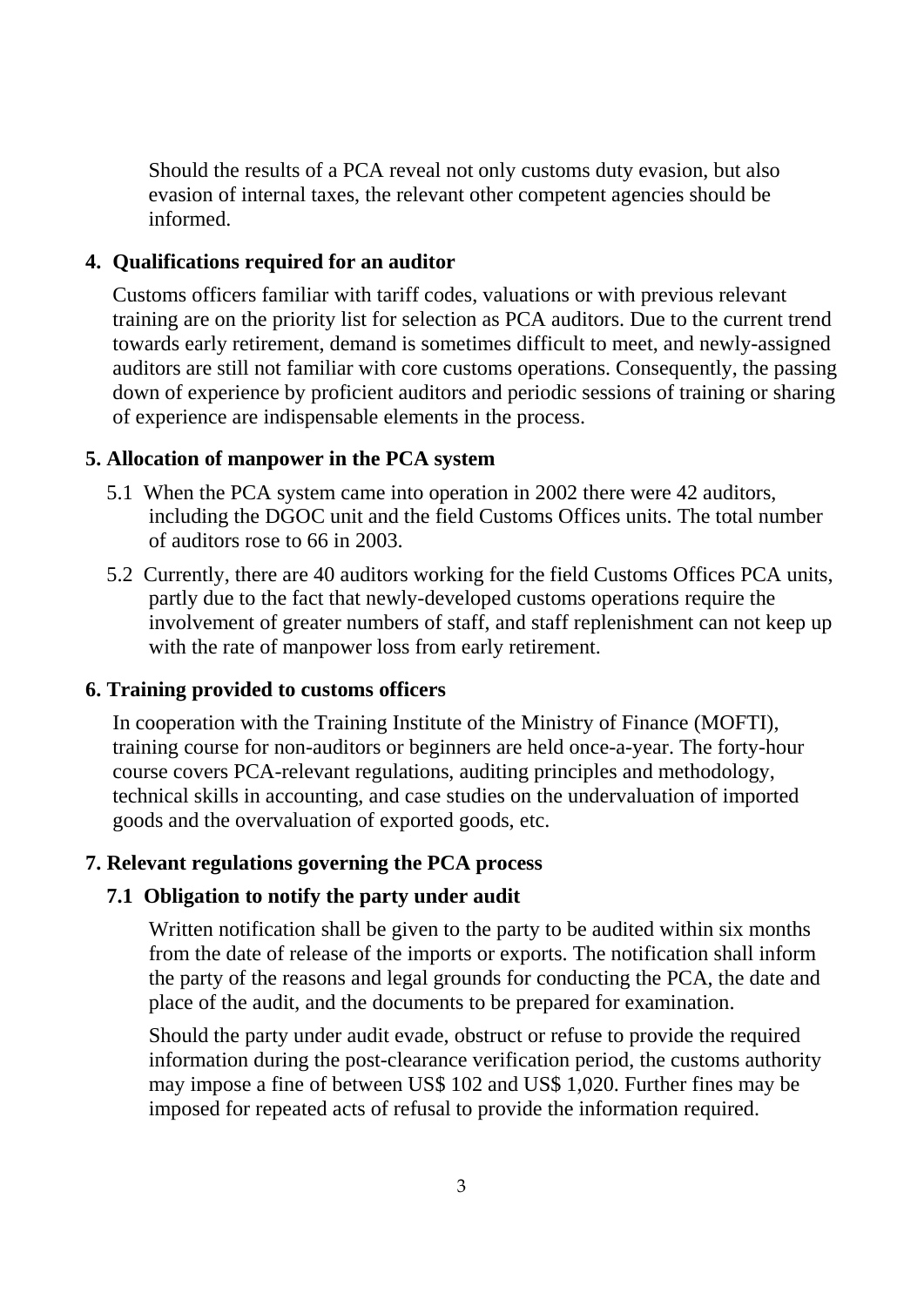### **7.2 Timeframe for conducting a PCA**

The Customs may proceed with the PCA within two years from the date of release of imported or exported goods. Any case in which duty is refundable or receivable shall be notified within three years from the release date.

#### **7.3 Regulations governing on-site verification**

The audit should be conducted on site by at least two customs officers and, where circumstances require, other related customs personnel should also be present during the audit.

The customs officers should present their own official IDs for identity verification purposes, and they should verify the identity of the person being interviewed as well.

The customs officers should prepare a 'report of the interview' and present it to the party under audit for their acknowledgment and signature.

Customs should issue a receipt for all documents, information or samples of imported/exported goods received from the party under audit. All such items should be returned to the party under audit within 14 days from the date of submission of all requirements, though in certain circumstances the period for return of these items may be extended for a specified length of time.

The customs officers are required to prepare an 'audit report' detailing the full audit results within 30 days from completion of the audit.

#### **7.4 Powers that the Customs may exercise upon completion of a PCA**

Require the party under audit to make additional duty payments or provide the party with a duty payment refund.

Where the party under audit is found to have violated provisions of the Customs Act, the Customs Anti-Smuggling Act, or other governing laws, the Customs will impose the relevant penalties or fines.

Where the party under audit is found to have violated governing laws of other authorities, this should be reported to the competent agencies for proper treatment by them.

Should the customs authority discover an act of serious tax evasion, it may work together with the tax and other related authorities to organize a task force to carry out a joint audit.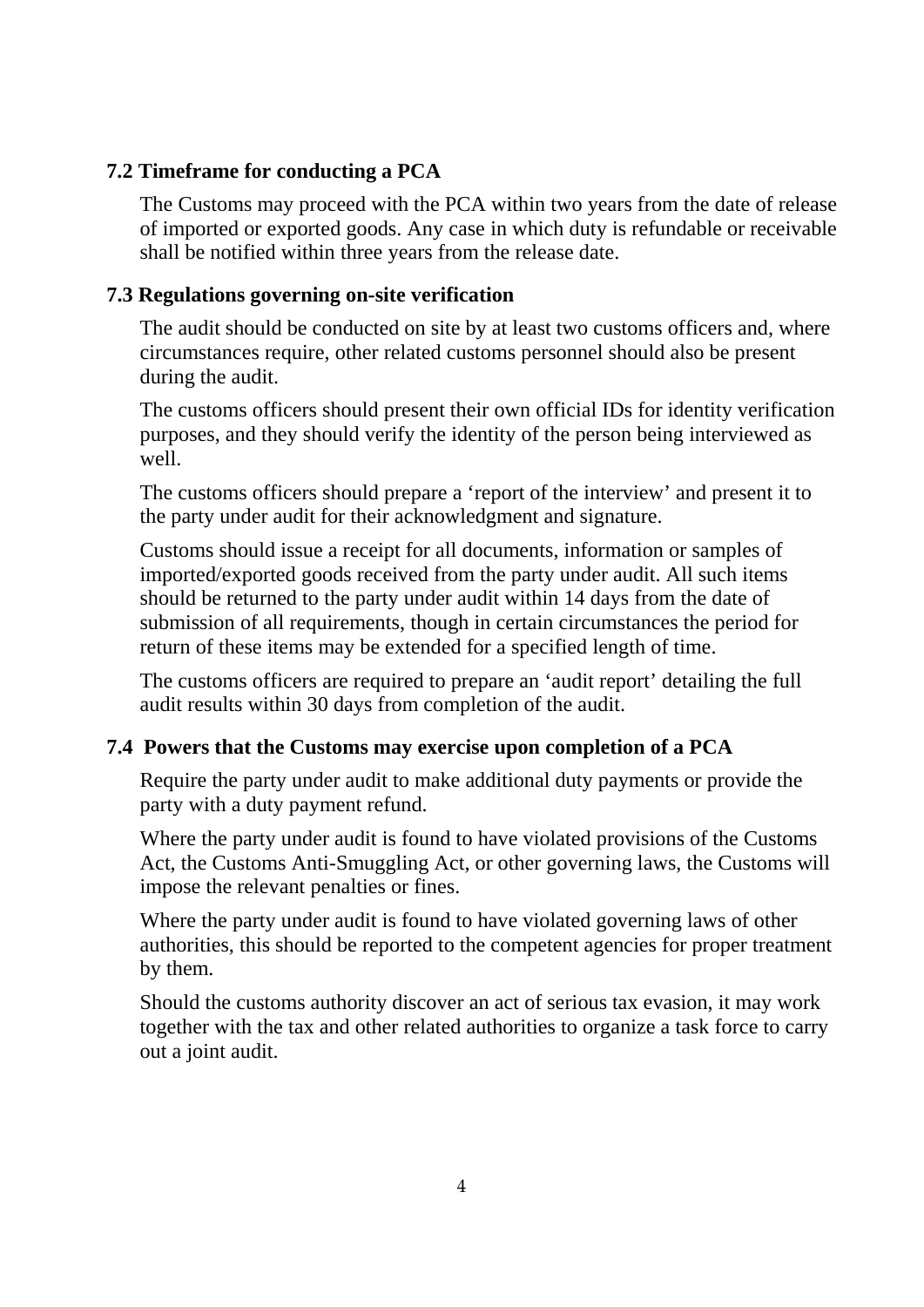#### **8. Regulations that must be followed by the customs officer**

- **8.1** The customs authority should desist from leaking or disclosing any confidential information about the party under audit discovered during the PCA. Customs should also desist from any infringement of the legitimate rights and interests of the party under audit.
- **8.2** Where the party under audit is the spouse, ex-spouse or a particular relative of the customs officer, the officer must report this fact to superiors in order to avoid conflict of interest.
- **8.3** The customs officer must act at all times with impartiality, honesty and equality towards all the parties under audit, and must choose to conduct the audit in a way that involves the least risk of damage to the party under audit.
- **8.4** Disclosure to a third party of any private commercial information provided by the party under audit is strictly prohibited.
- **8.5** Any information collected from the customs information system, or from relevant databases and reports of post-clearance audits should be kept confidential.
- **8.6** The auditor should obey the official terms of integrity that apply for customs officers.

#### **9. Web-based database system available to PCA units**

Customs officers may make use of modern information technology systems such as the "Tariff Operation System" to identify objects for PCAs. The declared tariff codes of some imports can be found to be different from those with the same description of goods. The "Customs Information System" provides officers with the necessary information to address movements or consignments that present a risk, and the "Trade Statistics Management System" provides average declared values of import goods for the auditors' reference and verification purposes.

# **10. Administrative remedy available to the party under audit**

If the party under audit disagrees with the decision of Customs on tariff classification, customs value, amount of duty to be made up on the imported goods, the party may, within thirty days following the date of receiving the duty memo, file a request with Customs for a review of the case.

# **11. The cost of information technology infrastructure for the PCA system**

In some countries, the costs of creating and maintaining a strong and effective Information Technology (IT) infrastructure required for a successful post-release verification programme can be significant. However, our customs officers themselves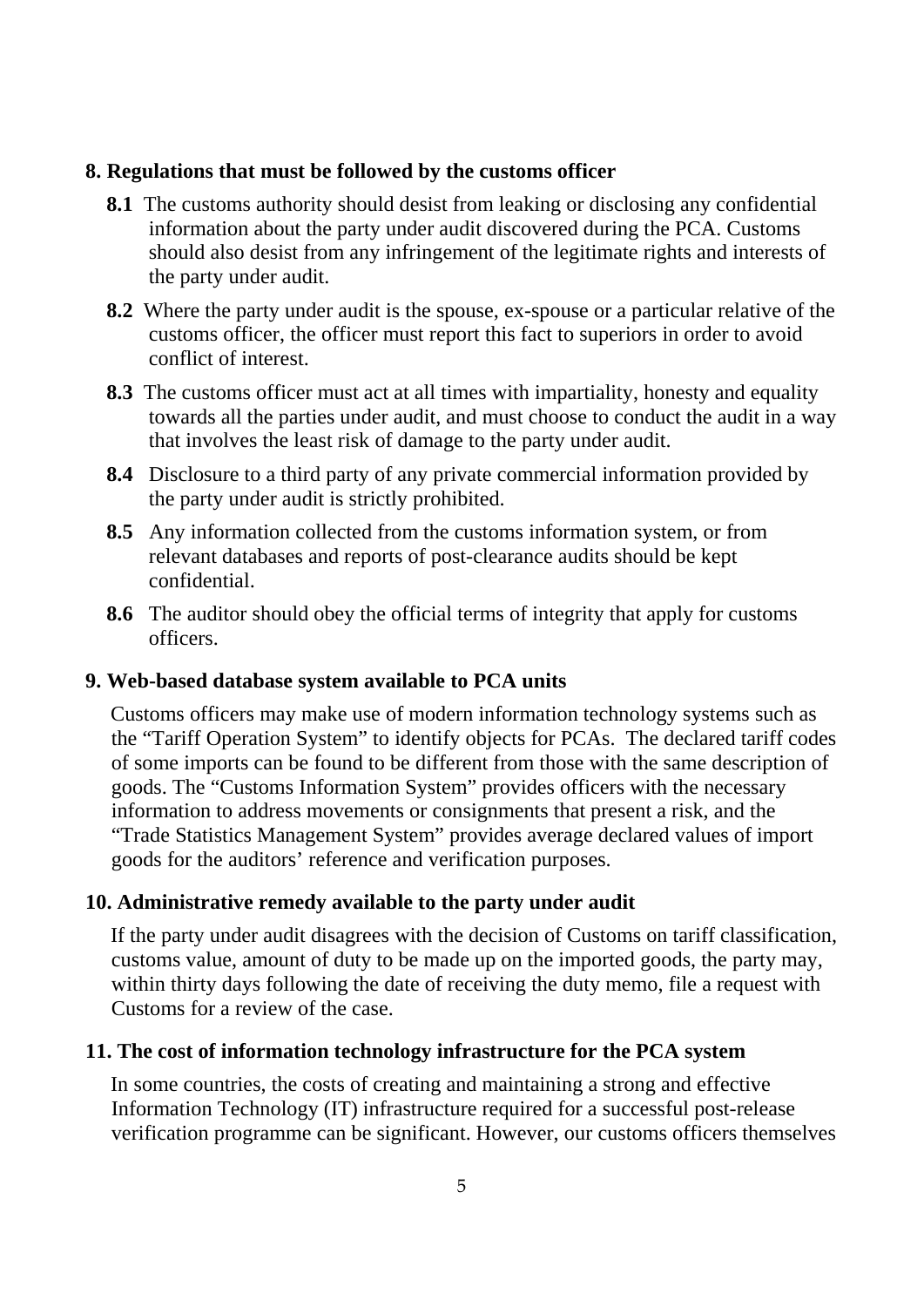design and maintain the IT system for post-clearance verification, thus avoiding the extra expense of outsourced programmes. The addition of already existing database systems in such areas as revenue collection, risk analysis and assessment, and trade statistics, constitutes all the IT infrastructure needed to implement the system of postclearance audit.

#### **12. Cost and outcome of implementing the PCA system**

#### **12.1 PCA implementation costs for fiscal year 2010-11**

| Number of auditors                 | 40.            |
|------------------------------------|----------------|
| <b>Personnel expenses</b>          | US\$ 2,610,900 |
| Training expenses                  | 11,000         |
| Total expenses of implementing PCA | US\$ 2,621,900 |

#### **12.2 PCA implementation outcomes for fiscal year 2010-11**

| Audits completed                                          | 583             |
|-----------------------------------------------------------|-----------------|
| Discrepancies found in PCA cases                          | 454             |
| Estimated value of evaded duties and fines recovered      | US\$ 26,579,778 |
| Classification of types of discrepancy found in PCA cases |                 |
| - Valuation                                               | 49.57%          |
| - Tariff Classification                                   | 18.70%          |
| - Origin                                                  | 1.72%           |
| - Description of goods and specification                  | 1.20%           |
| - Concealment in imported goods                           | 0.17%           |
| - Others                                                  | 6.52%           |

Comparing PCA implementation costs with outcomes, the figures show that total revenue in the form of evaded duties and fines recovered as a direct result of PCAs is ten times the cost of human resources allocated to the PCA system in 2011.

#### **13. Difficulties faced since the implementation of PCAs**

Due to the possibility of collusion between the party under audit and its suppliers, the real transaction value is difficult to verify and determine, which represents a challenge for our authorities.

Since the statutory period for conducting the PCA is two years from the date of release of the case under audit, some importers could have already terminated their operations before the verification process is conducted by Customs, or could have moved to another place where they cannot be found.

The shortage of manpower, and of experienced auditors in particular, places constraints on the effectiveness that can be achieved by PCA implementation.